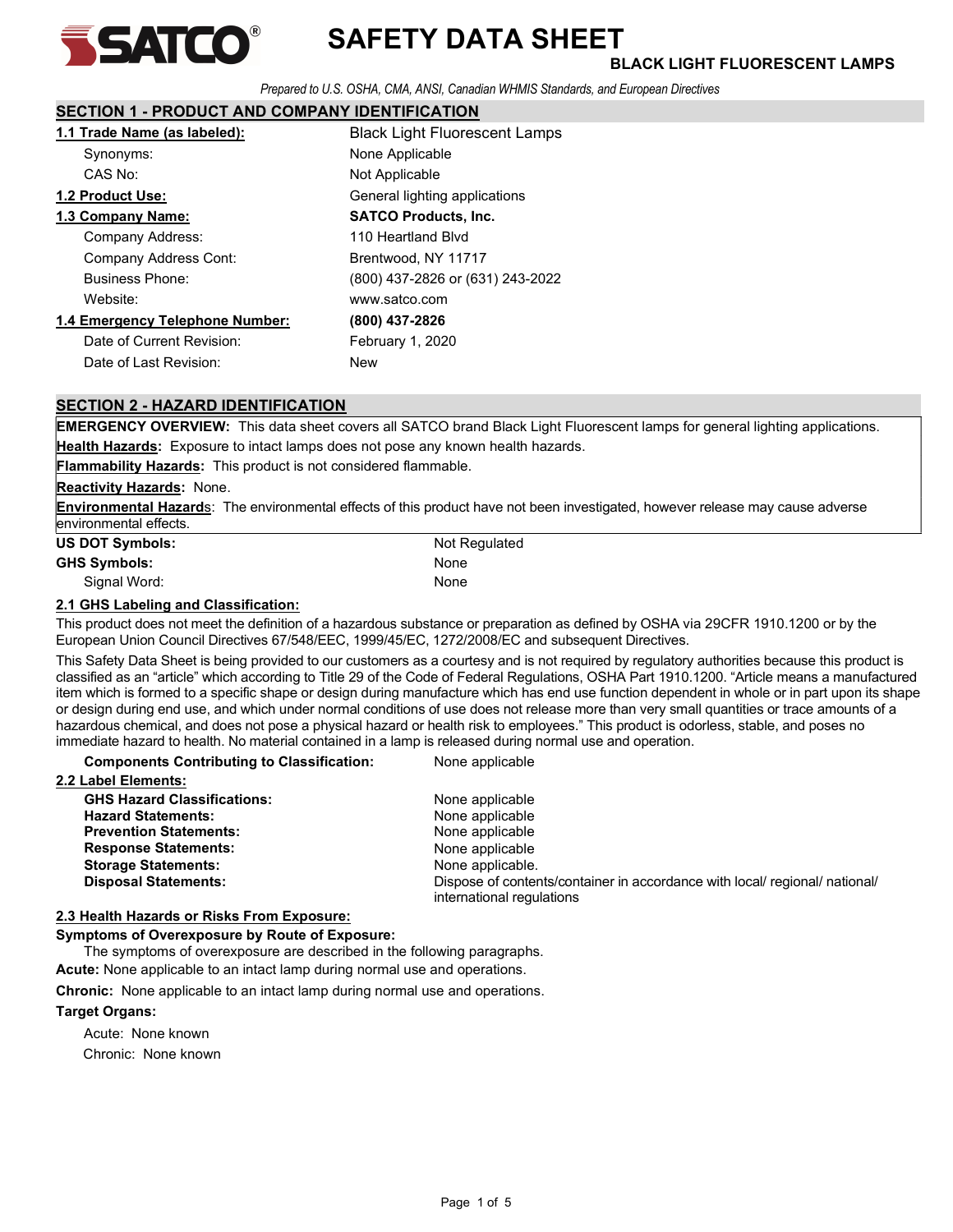

# SAFETY DATA SHEET **BATEO** BAFETY DATA SHEET

# SECTION 3 - COMPOSITION / INFORMATION ON INGREDIENTS

| Ingredients:                                                                                                                              | CAS#       | Weight:  | <b>Hazard Information:</b>                                                                                                                                                                                                                                                                                                                                                                                                                                                                              |
|-------------------------------------------------------------------------------------------------------------------------------------------|------------|----------|---------------------------------------------------------------------------------------------------------------------------------------------------------------------------------------------------------------------------------------------------------------------------------------------------------------------------------------------------------------------------------------------------------------------------------------------------------------------------------------------------------|
| Phosphor powder<br>(As fluoride)                                                                                                          | 13824-98-7 | $1 - 5%$ | There have been no significant adverse effects on humans by ingestion,<br>inhalation, skin contact or eye contact. Antimony, manganese, yttrium and<br>tin compounds are characterized by OSHA as hazardous chemicals,<br>however, due to their insolubility as well as their relatively low toxicity and<br>small amount present in the phosphor and lamp, these materials do not<br>present a significant hazard in the event of the lamp being broken.                                               |
| Mercury                                                                                                                                   | 7439-97-6  | < 0.1    | The mercury in the air as a result of breaking one or a small number of<br>fluorescent lamps should not result in significant damage. However, when<br>breaking a large number of lamps for disposal, appropriate industrial<br>hygiene monitoring and controls should be implemented to minimize<br>airborne levels of mercury or surface contamination. We recommend a<br>well-ventilated area, and local exhaust ventilation or personal protective<br>equipment.                                    |
| <b>SECTION 4 - FIRST AID MEASURES</b>                                                                                                     |            |          |                                                                                                                                                                                                                                                                                                                                                                                                                                                                                                         |
| 4.1 Description of First Aid Measures:                                                                                                    |            |          |                                                                                                                                                                                                                                                                                                                                                                                                                                                                                                         |
| <b>Eye Contact:</b>                                                                                                                       |            |          | If product enters the eyes, flush with plenty of water or eye wash solution for<br>several minutes. Remove contacts if present and easy to do. Seek medical<br>attention if irritation persists.                                                                                                                                                                                                                                                                                                        |
| <b>Skin Contact:</b>                                                                                                                      |            |          | Wash skin thoroughly with soap and water after handling. Seek medical<br>attention if irritation develops and persists.                                                                                                                                                                                                                                                                                                                                                                                 |
| Inhalation:                                                                                                                               |            |          | If breathing becomes difficult, remove victim to fresh air. If necessary, use                                                                                                                                                                                                                                                                                                                                                                                                                           |
| Ingestion:                                                                                                                                |            |          | artificial respiration to support vital functions. Seek medical attention.<br>If product is swallowed, call physician or poison center immediately. If<br>professional advice is not available, do not induce vomiting. Never induce<br>vomiting or give diluents (milk or water) to someone who is unconscious,<br>having convulsions, or who cannot swallow. Seek medical advice. Take a<br>copy of the label and/or SDS with the victim to the health professional.                                  |
| <b>Medical Conditions Generally Aggravated by</b><br><b>Exposure:</b>                                                                     |            |          | None expected.                                                                                                                                                                                                                                                                                                                                                                                                                                                                                          |
| 4.2 Symptoms and Effects Both Acute and Delayed:<br>4.3 Recommendations to Physicians:                                                    |            |          | None applicable to a lamp during normal use and operation.<br>Treat symptoms and eliminate overexposure.                                                                                                                                                                                                                                                                                                                                                                                                |
|                                                                                                                                           |            |          |                                                                                                                                                                                                                                                                                                                                                                                                                                                                                                         |
| <b>SECTION 5 - FIRE FIGHTING MEASURES</b><br>5.1 Fire Extinguishing Materials:                                                            |            |          |                                                                                                                                                                                                                                                                                                                                                                                                                                                                                                         |
| Use the following fire extinguishing materials:                                                                                           |            |          | <b>Water Spray: Yes</b><br><b>Carbon Dioxide: Yes</b><br>Foam: Yes<br>Dry Chemical: Yes<br>Halon: Yes<br>Other: Any "C" Class                                                                                                                                                                                                                                                                                                                                                                           |
| 5.2 Unusual Fire and Explosion Hazards:                                                                                                   |            |          |                                                                                                                                                                                                                                                                                                                                                                                                                                                                                                         |
| Glass may crack at high temperatures.<br><b>Explosive Sensitivity to Mechanical Impact:</b><br>Explosive Sensitivity to Static Discharge: |            |          | No<br>No                                                                                                                                                                                                                                                                                                                                                                                                                                                                                                |
| 5.3 Special Fire-Fighting Procedures:                                                                                                     |            |          | Incipient fire responders should wear eye protection. Structural firefighters<br>must wear Self-Contained Breathing Apparatus (SCBA) and full protective<br>equipment. Isolate materials not yet involved in the fire and protect personnel.<br>Move containers from fire area if this can be done without risk; otherwise, cool<br>with carefully applied water spray. If possible, prevent run-off water from<br>entering storm drains, bodies of water, or other environmentally sensitive<br>areas. |

# SECTION 6 - ACCIDENTAL RELEASE MEASURES (STEPS FOR SPILLS)

### 6.1 Personal Precautions, Protective Equipment and Emergency Procedures:

 Use cautious judgment when cleaning up spill and take normal precautions for broken glass. Avoid generating dust. Contains several components which are hazardous.

### 6.2 Environmental Precautions:

Keep out of sewers, storm drains, surface waters, and soils.

### 6.3 Spill and Leak Response:

Small Spills: Collect material via broom or mop. Place in tightly sealed containers for proper disposal.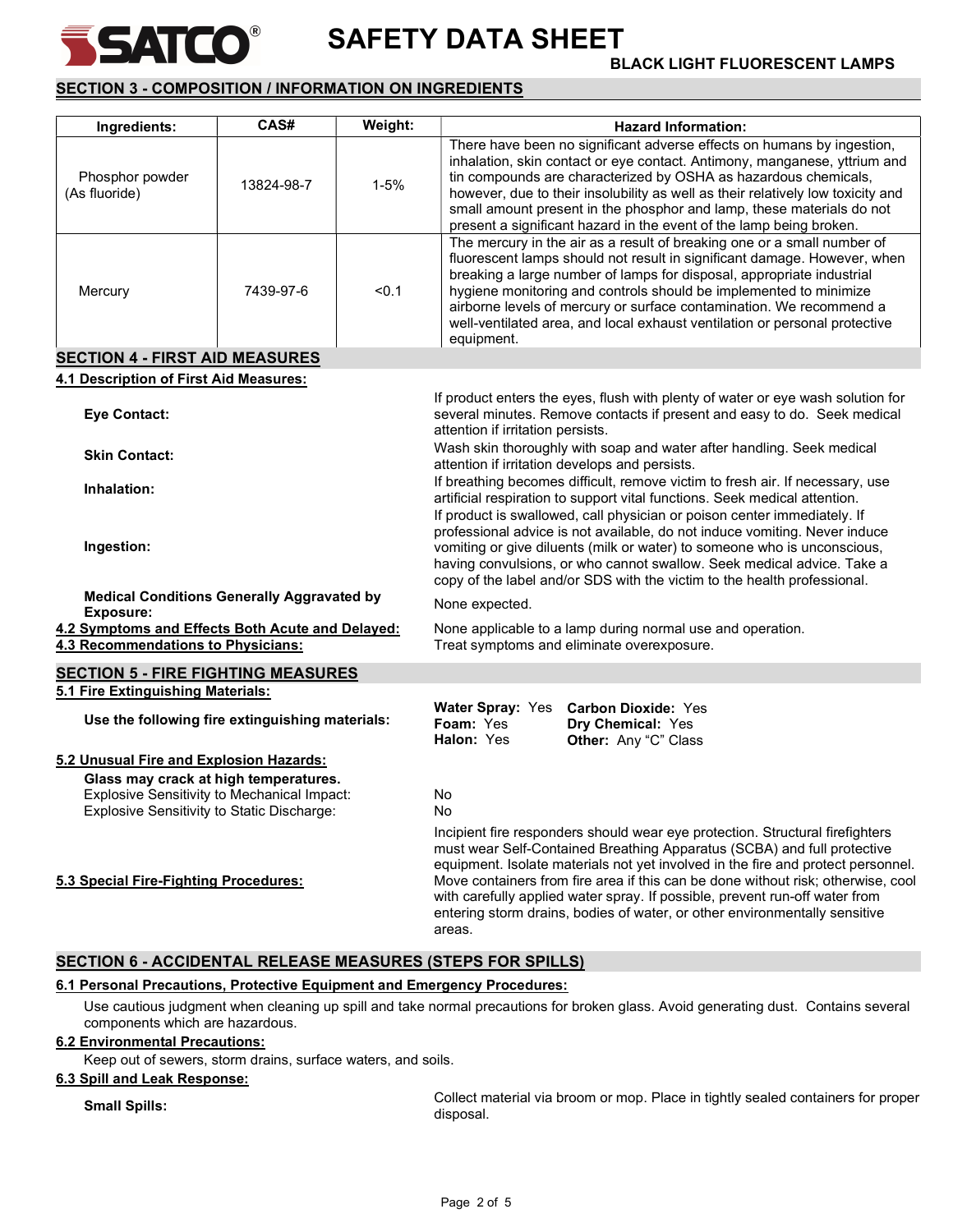

# SAFETY DATA SHEET **SATCO** SAFETY DATA SHEET

Large Spills:

Approach spill areas with caution. If liquid was introduced, create a dike or trench to contain material. Soak up with absorbent material such as clay, sand or other suitable non-reactive material. Dispose of in accordance with U.S. Federal, State, and local hazardous waste disposal regulations and those of Canada and its Provinces, those of Australia, Japan and EU Member States (see Section 13, Disposal Considerations).

### SECTION 7 - HANDLING AND STORAGE

# 7.1 Precautions for Safe Handling:

None under normal conditions and use.

# 7.2 Storage and Handling Practices:

Prevent physical damage.

### 7.3 Specific Uses:

See Section 1.2.

| <b>SECTION 8 - EXPOSURE CONTROL/PERSONAL PROTECTION</b> |                                                                                                                                                                                                                                                                                                                                                                                                                                                                                                                                         |  |
|---------------------------------------------------------|-----------------------------------------------------------------------------------------------------------------------------------------------------------------------------------------------------------------------------------------------------------------------------------------------------------------------------------------------------------------------------------------------------------------------------------------------------------------------------------------------------------------------------------------|--|
| 8.1 Exposure Parameters:                                | No data available                                                                                                                                                                                                                                                                                                                                                                                                                                                                                                                       |  |
| 8.2 Exposure Controls:                                  |                                                                                                                                                                                                                                                                                                                                                                                                                                                                                                                                         |  |
| <b>Ventilation and Engineering Controls:</b>            | Use with adequate ventilation to ensure exposure levels are<br>maintained below the limits provided above.                                                                                                                                                                                                                                                                                                                                                                                                                              |  |
|                                                         | The following information on appropriate Personal Protective Equipment is provided to assist employers in complying with OSHA<br>regulations found in 29 CFR Subpart I (beginning at 1910.132), or standards of EU member states (including EN 149 for respiratory PPE,<br>and EN 166 for face/eye protection), and those of Japan. Please reference applicable regulations and standards for relevant details.                                                                                                                         |  |
| <b>Respiratory Protection:</b>                          | Not required for properly ventilated areas.<br>Maintain airborne contaminant concentrations below guidelines listed above, if<br>applicable. If necessary, use only respiratory protection authorized in the U.S.<br>Federal OSHA Respiratory Protection Standard (29 CFR 1910.134),<br>equivalent U.S. State standards, Canadian CSA Standard Z94.4-93, the<br>European Standard EN149, or EU member states.                                                                                                                           |  |
| <b>Eye Protection:</b>                                  | Safety glasses or goggles are recommended.<br>If necessary, refer to U.S. OSHA 29 CFR 1910.133, Canadian Standards, and<br>the European Standard EN166, Australian Standards, or relevant Japanese<br>Standards.                                                                                                                                                                                                                                                                                                                        |  |
| <b>Hand Protection:</b>                                 | Chemical resistant gloves are recommended to prevent skin contact.<br>If necessary, refer to U.S. OSHA 29 CFR 1910.138, the European Standard<br>DIN EN 374, the appropriate Standards of Canada, Australian                                                                                                                                                                                                                                                                                                                            |  |
| <b>Body Protection:</b>                                 | Standards, or relevant Japanese Standards.<br>Use body protect appropriate to task being performed.<br>If necessary, refer to appropriate Standards of Canada, or appropriate<br>Standards of the EU, Australian Standards, or relevant Japanese Standards. If<br>a hazard of injury to the feet exists due to falling objects, rolling objects, where<br>objects may pierce the soles of the feet or where employee's feet may be<br>exposed to electrical hazards, use foot protection, as described in U.S. OSHA<br>29 CFR 1910.136. |  |

### SECTION 9 - PHYSICAL AND CHEMICAL PROPERTIES

| 9.1 Information on Basic Physical and Chemical Properties:   |                                                                |
|--------------------------------------------------------------|----------------------------------------------------------------|
| Appearance (Physical State and Color): Solid                 | <b>Vapor Density: Not applicable</b>                           |
| <b>Odor:</b> No data available                               | <b>Relative Density: Not applicable</b>                        |
| <b>Odor Threshold: No data available</b>                     | <b>Specific Gravity: Not applicable</b>                        |
| <b>pH:</b> Not applicable                                    | <b>Solubility in Water: Not applicable</b>                     |
| Melting/Freezing Point: Not applicable                       | <b>Weight per Gallon: Not applicable</b>                       |
| <b>Boiling Point:</b> Not applicable                         | <b>Partition Coefficient (n-octanol/water):</b> Not applicable |
| <b>Flash Point: Not applicable</b>                           | <b>Auto-Ignition Temperature: Not applicable</b>               |
| <b>Evaporation Rate: Not applicable</b>                      | <b>Decomposition Temperature:</b> Not applicable               |
| <b>Flammability (Solid: Gas): Not applicable</b>             | <b>Viscosity: Not applicable</b>                               |
| Upper/Lower Flammability or Explosion Limits: Not applicable | <b>VOC:</b> Not applicable                                     |
| Vapor Pressure (mm Hg @ 20°C (68° F): Not applicable         |                                                                |
| 9.2 Other Information:                                       | No data available                                              |

### SECTION 10 - STABILITY AND REACTIVITY

10.3 Possibility of Hazardous Reactions: Will not occur.

10.1 Reactivity: The same state of the set of the North More activity data available. 10.2 Stability: Stable under conditions of normal storage and use.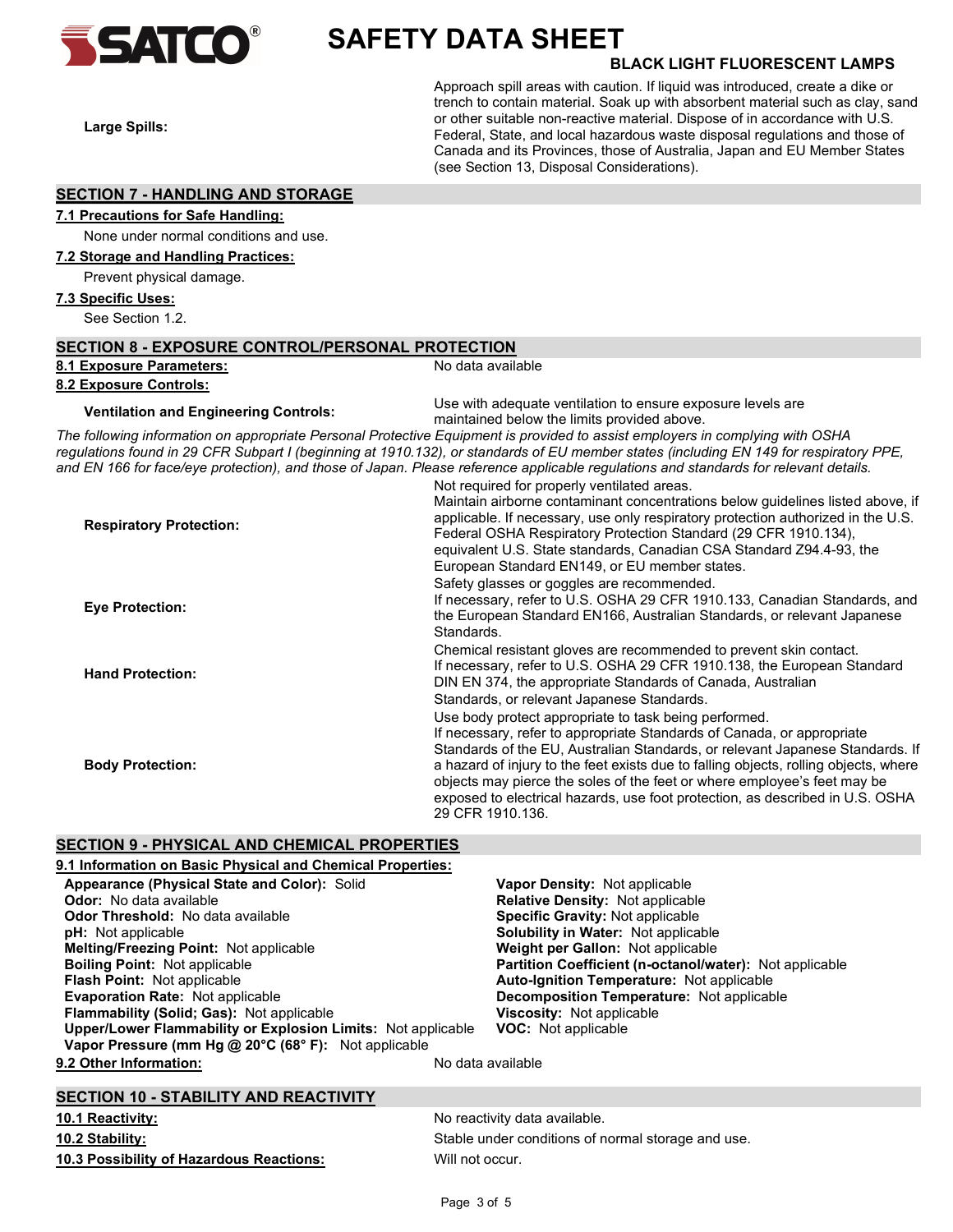

# SAFETY DATA SHEET

# BLACK LIGHT FLUORESCENT LAMPS

**10.4 Conditions to Avoid:** None known. 10.5 Incompatible Substances: None known. 10.6 Hazardous Decomposition Products: None known.

| <b>SECTION 11 - TOXICOLOGICAL INFORMATION</b>                                                                                             |                                                                                                                                                                                                                                                               |
|-------------------------------------------------------------------------------------------------------------------------------------------|---------------------------------------------------------------------------------------------------------------------------------------------------------------------------------------------------------------------------------------------------------------|
| 11.1 Information on Toxicological Effects:                                                                                                |                                                                                                                                                                                                                                                               |
| <b>Toxicity Data:</b><br><b>Suspected Cancer Agent:</b>                                                                                   | No specific data available on this product.<br>Ingredients within this product are found on one or more of the following lists:<br>FEDERAL OSHA Z LIST, NTP, IARC, or CAL/OSHA and therefore are<br>considered to be cancer-causing agents by these agencies. |
| Irritancy:                                                                                                                                | Not expected under normal conditions and use.                                                                                                                                                                                                                 |
| <b>Sensitization to the Product:</b>                                                                                                      | This product is not expect to be a skin sensitization.                                                                                                                                                                                                        |
| <b>Germ Cell Mutagenicity:</b>                                                                                                            | This product does not contain ingredients that are suspected to be a germ cell<br>mutagenic.                                                                                                                                                                  |
| <b>Reproductive Toxicity:</b>                                                                                                             | This product does not contain ingredients that are expected to be a human<br>reproductive toxicant.                                                                                                                                                           |
| <b>Specific Target Organ Toxicity - Single Exposure:</b>                                                                                  | None known.                                                                                                                                                                                                                                                   |
| Specific Target Organ Toxicity - Repeated<br><b>Exposure:</b>                                                                             | None known.                                                                                                                                                                                                                                                   |
| <b>Aspiration Hazard:</b>                                                                                                                 | Not an aspiration hazard.                                                                                                                                                                                                                                     |
| <b>SECTION 12 - ECOLOGICAL INFORMATION</b>                                                                                                |                                                                                                                                                                                                                                                               |
| 12.1 Toxicity                                                                                                                             | No specific data available on this product.                                                                                                                                                                                                                   |
| 12.2 Persistence and Degradability:                                                                                                       | No specific data available on this product.                                                                                                                                                                                                                   |
| 12.3 Bioaccumulative Potential:                                                                                                           | No specific data available on this product.                                                                                                                                                                                                                   |
| 12.4 Mobility in Soil:                                                                                                                    | No specific data available on this product.                                                                                                                                                                                                                   |
| 12.5 Results of PBT and vPvB Assessment:                                                                                                  | No specific data available on this product.                                                                                                                                                                                                                   |
| 12.6 Other Adverse Effects:                                                                                                               | No data available                                                                                                                                                                                                                                             |
| 12.7 Water Endangerment Class:                                                                                                            | At present, there are no ecotoxicological assessments for this product.                                                                                                                                                                                       |
|                                                                                                                                           |                                                                                                                                                                                                                                                               |
| <b>SECTION 13 - DISPOSAL CONSIDERATIONS</b>                                                                                               |                                                                                                                                                                                                                                                               |
| 13.1 Waste Treatment Methods:                                                                                                             | Waste disposal must be in accordance with appropriate U.S. Federal, State,<br>and local regulations, those of Australia, EU Member States and Japan.<br>See: www.lamprecycle.org                                                                              |
| 13.2 EU Waste Code:                                                                                                                       | Not determined                                                                                                                                                                                                                                                |
| <b>SECTION 14 - TRANSPORTATION INFORMATION</b>                                                                                            |                                                                                                                                                                                                                                                               |
| 14.1 U.S. Department of Transportation (DOT) Shipping Regulations:                                                                        |                                                                                                                                                                                                                                                               |
| This product is classified (per 49 CFR 172.101) by the U.S. Department of Transportation, as follows.<br><b>UN Identification Number:</b> |                                                                                                                                                                                                                                                               |
| <b>Proper Shipping Name:</b>                                                                                                              | Not applicable<br>Not regulated                                                                                                                                                                                                                               |
| <b>Hazard Class Number and Description:</b>                                                                                               | Not applicable                                                                                                                                                                                                                                                |
| <b>Packing Group:</b>                                                                                                                     | Not applicable                                                                                                                                                                                                                                                |
| <b>DOT Label(s) Required:</b>                                                                                                             | Not applicable                                                                                                                                                                                                                                                |
| North American Emergency Response Guidebook<br>Number:                                                                                    | Not applicable                                                                                                                                                                                                                                                |
| 14.2 Environmental Hazards:                                                                                                               |                                                                                                                                                                                                                                                               |
| <b>Marine Pollutant:</b>                                                                                                                  | One or more components of this product may be designated by the<br>Department of Transportation to be Marine Pollutants (49 CFR 172.101,<br>Appendix B).                                                                                                      |
| 14.3 Special Precaution for User:                                                                                                         | None                                                                                                                                                                                                                                                          |
| 14.4 International Air Transport Association Shipping<br><b>Information (IATA):</b>                                                       | This product is not considered as dangerous goods.                                                                                                                                                                                                            |
| 14.5 International Maritime Organization Shipping<br>Information (IMO):                                                                   | This product is not considered as dangerous goods.                                                                                                                                                                                                            |
|                                                                                                                                           |                                                                                                                                                                                                                                                               |